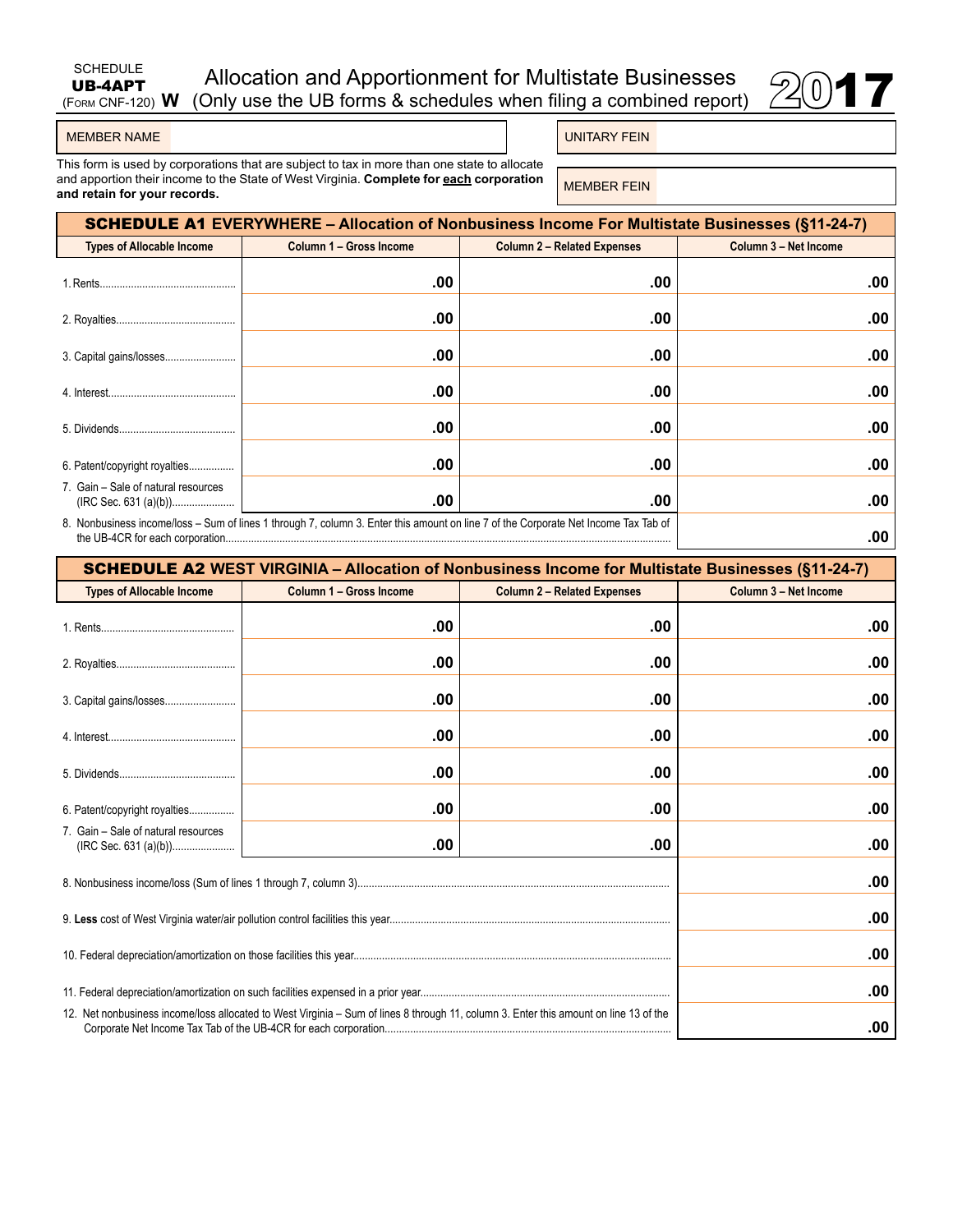| SCHEDULE | Allocation and Apportionment for Multistate Businesses                                |  |
|----------|---------------------------------------------------------------------------------------|--|
|          | <b>UB-4APT</b> Allocation and Apportionment for Multistate Businesses $\mathbb{Z}$ 17 |  |

|--|--|

|  | <b>MEMBER NAME</b> |
|--|--------------------|
|  |                    |

UNITARY FEIN

This form is used by corporations that are subject to tax in more than one state to allocate and apportion their income to the State of West Virginia. **Complete for each corporation**  and apportion their income to the State of West Virginia. Complete for <u>each</u> corporation **MEMBER FEIN**<br>and retain for your records.

## SCHEDULE B1 **APPORTIONMENT FACTORS FOR MULTISTATE BUSINESSES (§11-24-7)**

**LINES 1 & 2: Divide column 1 by column 2 and enter six (6) digit decimal in column 3. LINE 5: Column 1 – Enter line 3. Column 2 – line 3 less line 4. Divide column 1 by column 2 and enter six (6) digit decimal in column 3.**

| <b>PART 1</b><br><b>REGULAR FACTOR</b>                                                                                                                                                                                                                      | Column <sub>1</sub><br><b>West Virginia</b> | Column <sub>2</sub><br><b>Combined Group Everywhere</b> | Column <sub>3</sub><br><b>Decimal Fraction</b> |
|-------------------------------------------------------------------------------------------------------------------------------------------------------------------------------------------------------------------------------------------------------------|---------------------------------------------|---------------------------------------------------------|------------------------------------------------|
|                                                                                                                                                                                                                                                             | .00                                         | .00                                                     |                                                |
|                                                                                                                                                                                                                                                             | .00                                         | .00                                                     |                                                |
|                                                                                                                                                                                                                                                             | .00                                         | .00                                                     |                                                |
| 4. Sales to purchasers in a<br>state where you are not<br>taxable                                                                                                                                                                                           |                                             | .00                                                     |                                                |
| 5. Adjusted sales                                                                                                                                                                                                                                           | .00                                         | .00                                                     |                                                |
| 6. Adjusted sales (enter line 5                                                                                                                                                                                                                             | .00                                         | .00                                                     |                                                |
|                                                                                                                                                                                                                                                             |                                             |                                                         |                                                |
| 8. APPORTIONMENT FACTOR – Line 7 divided by the number 4, reduced by the number of factors showing zero in column 2, lines<br>1, 2, 5, and 6. Enter six (6) digits after the decimal. Enter on Form CNF-120, Schedule UB-4CR, Corporate Net Income Tax Tab, |                                             |                                                         |                                                |

| <b>PART 2 - MOTOR CARRIER FACTOR (§11-24-7a)</b><br>VEHICLE MILEAGE - Enter column 3 on CNF-120, Schedule UB-4CR, Corporate Net Income Tax Tab, line 11 for EACH corporation.              |                                                         |                                                                                                              |  |  |
|--------------------------------------------------------------------------------------------------------------------------------------------------------------------------------------------|---------------------------------------------------------|--------------------------------------------------------------------------------------------------------------|--|--|
| Column <sub>1</sub><br><b>West Virginia</b>                                                                                                                                                | Column <sub>2</sub><br><b>Combined Group Everywhere</b> | Column <sub>3</sub><br>Decimal Fraction (divide column 1 by column 2 and<br>round to six [6] decimal places) |  |  |
|                                                                                                                                                                                            |                                                         |                                                                                                              |  |  |
| <b>PART 3 - FINANCIAL ORGANIZATION FACTOR (§11-24-7b)</b><br>GROSS RECEIPTS - Enter column 3 on Form CNF-120, Schedule UB-4CR, Corporate Net Income Tax Tab, line 11 for EACH corporation. |                                                         |                                                                                                              |  |  |
|                                                                                                                                                                                            |                                                         |                                                                                                              |  |  |
| Column <sub>1</sub><br><b>West Virginia</b>                                                                                                                                                | Column <sub>2</sub><br><b>Combined Group Everywhere</b> | Column <sub>3</sub><br>Decimal Fraction (divide column 1 by column 2 and<br>round to six [6] decimal places) |  |  |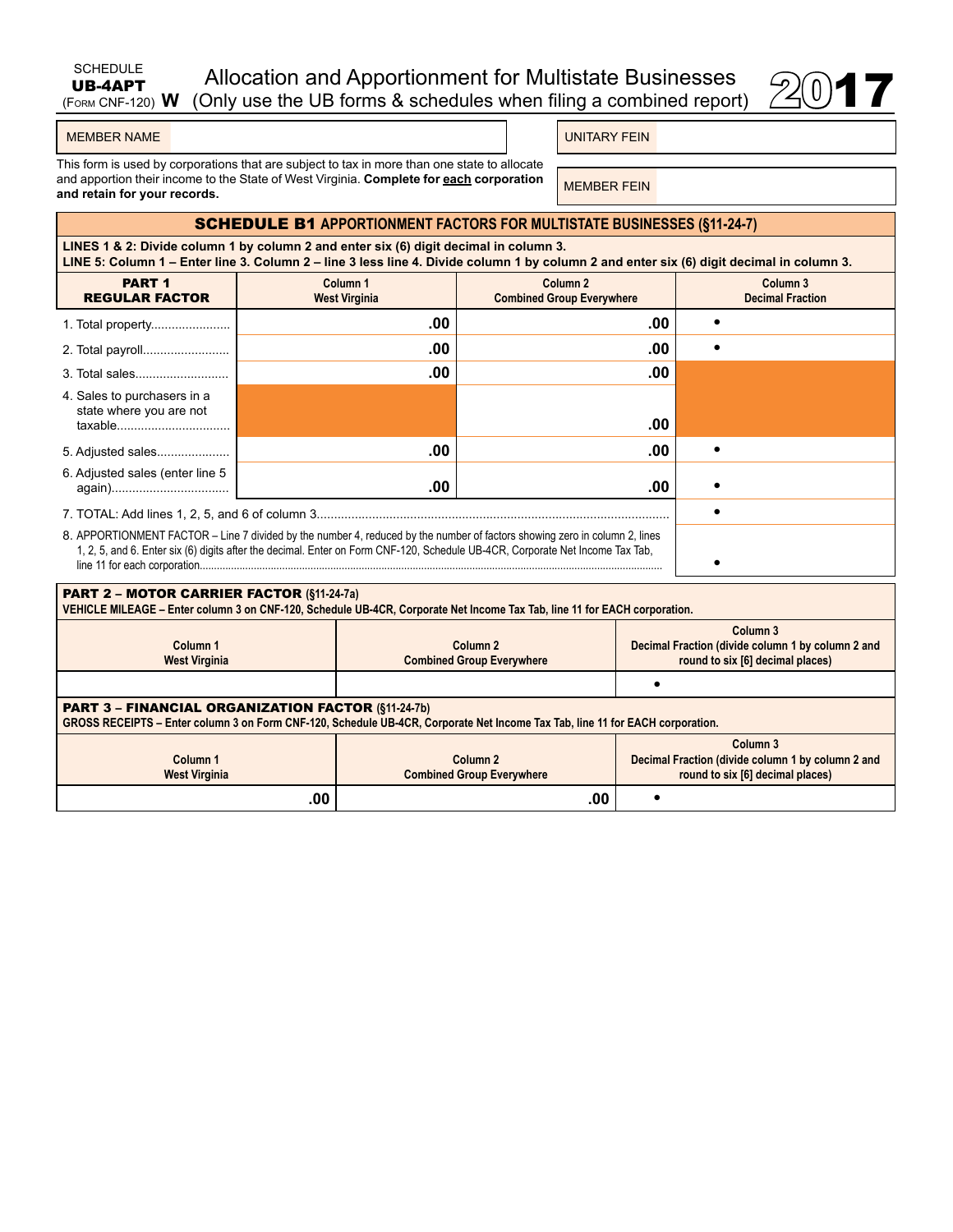| SCHEDULE<br><b>UB-4APT</b> | Allocation and Apportionment for Multistate Businesses                              |      |
|----------------------------|-------------------------------------------------------------------------------------|------|
|                            | $(FAM CNF-120)$ W (Only use the UB forms & schedules when filing a combined report) | 2017 |



UNITARY FEIN

This form is used by corporations that are subject to tax in more than one state to allocate and apportion their income to the State of West Virginia. **Complete for <u>each</u> corporation** MEMBER FEIN **A**nd **a**nd attach to Form UB-4CR.

# SCHEDULE B2 **APPORTIONMENT FACTORS FOR non-unitary MULTISTATE BUSINESSES INCOME (§11-24-7)**

**LINES 1 & 2: Divide column 1 by column 2 and enter six (6) digit decimal in column 3. LINE 5: Column 1 – Enter line 3. Column 2 – line 3 less line 4. Divide column 1 by column 2 and enter six (6) digit decimal in column 3.**

| <b>PART 1</b><br><b>REGULAR FACTOR</b>                            | Column <sub>1</sub><br><b>West Virginia</b>                                                                                                                                                                                                                   | Column <sub>2</sub><br><b>Combined Group Everywhere</b> |  | Column <sub>3</sub><br><b>Decimal Fraction</b> |
|-------------------------------------------------------------------|---------------------------------------------------------------------------------------------------------------------------------------------------------------------------------------------------------------------------------------------------------------|---------------------------------------------------------|--|------------------------------------------------|
|                                                                   | .00                                                                                                                                                                                                                                                           | .00                                                     |  |                                                |
|                                                                   | .00                                                                                                                                                                                                                                                           | .00                                                     |  |                                                |
|                                                                   | .00                                                                                                                                                                                                                                                           | .00                                                     |  |                                                |
| 4. Sales to purchasers in a<br>state where you are not<br>taxable |                                                                                                                                                                                                                                                               | .00                                                     |  |                                                |
| 5. Adjusted sales                                                 | .00                                                                                                                                                                                                                                                           | .00                                                     |  |                                                |
| 6. Adjusted sales (enter line 5                                   | .00                                                                                                                                                                                                                                                           | .00                                                     |  |                                                |
|                                                                   |                                                                                                                                                                                                                                                               |                                                         |  |                                                |
|                                                                   | 8. APPORTIONMENT FACTOR – Line 7 divided by the number 4, reduced by the number of factors showing zero in column 2, lines<br>1, 2, 5, and 6. Enter six (6) digits after the decimal. Enter on Form CNF-120, Schedule UB-4CR, Corporate Tab, line 11 for each |                                                         |  |                                                |
|                                                                   |                                                                                                                                                                                                                                                               |                                                         |  | .00                                            |
|                                                                   |                                                                                                                                                                                                                                                               |                                                         |  | .00                                            |

|                                                                                                        | <b>PART 2 - MOTOR CARRIER FACTOR (§11-24-7a)</b><br>VEHICLE MILEAGE - Enter column 3 on CNF-120, Schedule UB-4CR Corporate tab, line 11 for EACH corporation.              |     |                                                                                                              |  |  |
|--------------------------------------------------------------------------------------------------------|----------------------------------------------------------------------------------------------------------------------------------------------------------------------------|-----|--------------------------------------------------------------------------------------------------------------|--|--|
| Column 1<br>Column <sub>2</sub><br><b>Combined Group Everywhere</b><br><b>West Virginia</b>            |                                                                                                                                                                            |     | Column 3<br>Decimal Fraction (divide column 1 by column 2 and<br>round to six [6] decimal places)            |  |  |
|                                                                                                        |                                                                                                                                                                            |     |                                                                                                              |  |  |
| 2                                                                                                      |                                                                                                                                                                            |     | .00                                                                                                          |  |  |
| 3<br>Non-unitary business income apportioned to West Virginia (line 2 multiplied by line 1)            |                                                                                                                                                                            |     | .00                                                                                                          |  |  |
|                                                                                                        | <b>PART 3 - FINANCIAL ORGANIZATION FACTOR (§11-24-7b)</b><br>GROSS RECEIPTS - Enter column 3 on Form CNF-120, Schedule UB-4CR Corporate tab, line 11 for EACH corporation. |     |                                                                                                              |  |  |
| Column <sub>1</sub><br>Column <sub>2</sub><br><b>West Virginia</b><br><b>Combined Group Everywhere</b> |                                                                                                                                                                            |     | Column <sub>3</sub><br>Decimal Fraction (divide column 1 by column 2 and<br>round to six [6] decimal places) |  |  |
|                                                                                                        | .00                                                                                                                                                                        | .00 | ٠                                                                                                            |  |  |
| 2                                                                                                      |                                                                                                                                                                            |     | .00                                                                                                          |  |  |
| 3<br>Non-unitary business income apportioned to West Virginia (line 2 multiplied by line 1)            |                                                                                                                                                                            |     | .00                                                                                                          |  |  |